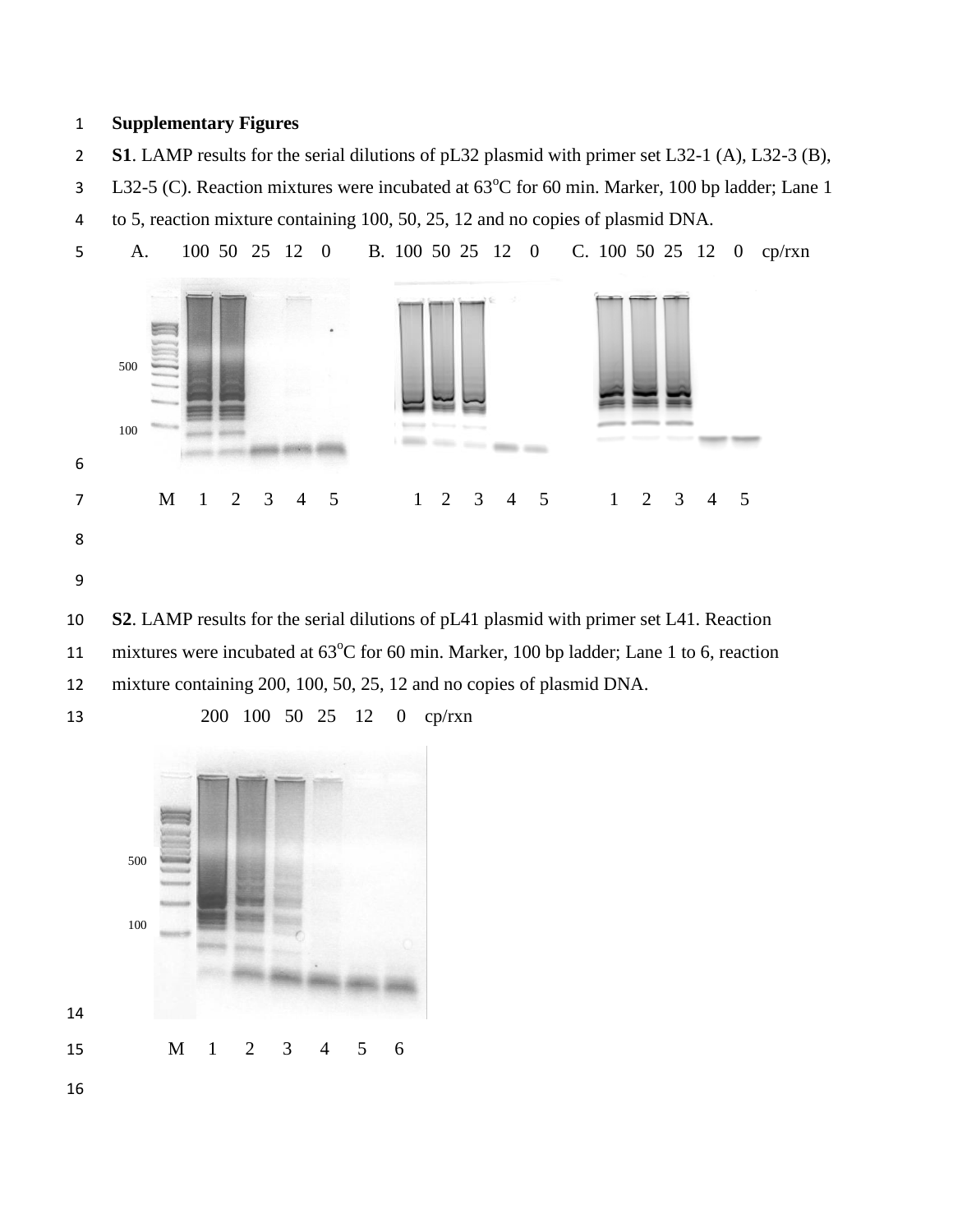**S3**. LAMP results for the serial dilutions of *L. interrogans* genomic DNA with primer set L32-3 18 (A), L32-5 (B). Reaction mixtures were incubated at  $63^{\circ}$ C for 60 min. Marker, 100 bp ladder; Lane 1 to 5, reaction mixture containing 100, 50, 25, 12 and no copies of genomic DNA. The



 **S4**. LAMP results for the serial dilutions of *L. interrogans* genomic DNA with combinations of 26 primer set L41 and L32-3 (A), L41 and L32-5 (B). Reaction mixtures were incubated at  $63^{\circ}$ C for 60 min. Marker, 100 bp ladder; Lane 1 to 9, reaction mixture containing 100, 100, 50, 50, 25, 25, 12, 12 and no copies of genomic DNA.

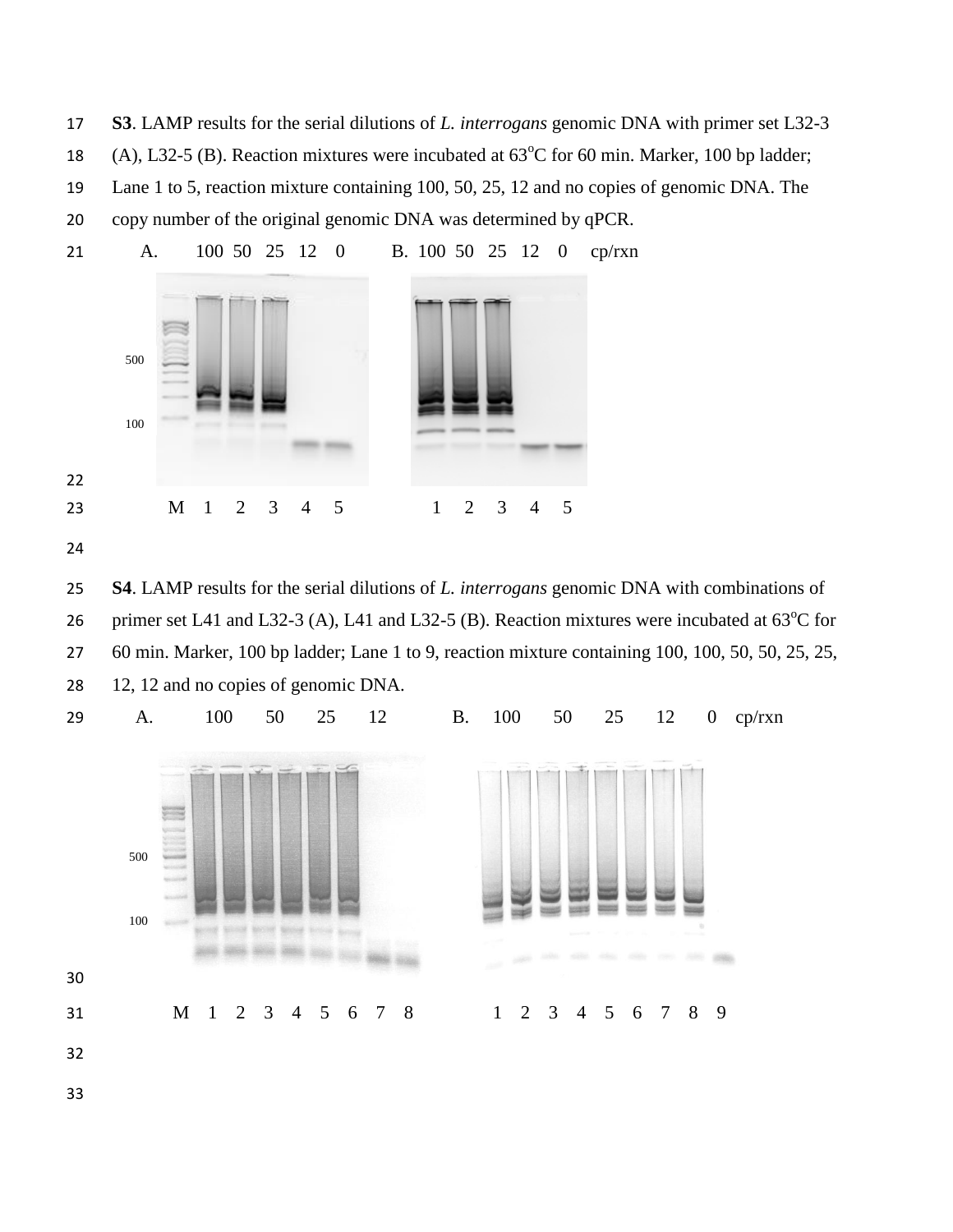- **Table S1**. List of other primer sequences for LAMP primer sets targeting *lipL32*
- L32-1-F3 TTTGGCTATCTCCGTTGC
- L32-1-B3 CGATTACGGCAGGAATCC
- L32-1-FIP GATTGTGTCCTCGCTCAGAACAAAGCATTACCGCTTGTGG
- L32-1-BIP CCAGGGACAAACGAAACCGTAGGCTTTACGTATCCGTAATAGT
- L32-1-LF TTAGGCTTGGCAGACCAC
- L32-1-LB CGTTACTTCCCTACGGATCTG
- L32-2-F3 GGATTCCTGCCGTAATCG
- L32-2-B3 ATCGTCACCATCATCATCATC
- L32-2-FIP CGCTTACTAAGTCTCCGTCGCATGGGAGTTCGTATGATTTCC
- L32-2-BIP GCGGCTACCCCAGAAGAAAAGCATAATCGCCGACATTCT
- L32-2-LF CTCACCGATTTCGCCTGT
- L32-2-LB TGCCACATTGGTTTGATACTTG
- L32-3-F3 TTGGATTCCTGCCGTAATC
- L32-3-B3 ATCGTCACCATCATCATCATC
- L32-3-FIP CGCTTACTAAGTCTCCGTCGCGCTGAAATGGGAGTTCGTAT
- L32-3-BIP GCGGCTACCCCAGAAGAAAAGCATAATCGCCGACATTCT
- L32-3-LF CTCACCGATTTCGCCTGT
- L32-3-LB TGCCACATTGGTTTGATACTTG
- L32-4-F3 TCTCTATGTTTGGATTCCTGC
- L32-4-B3 ATCGTCACCATCATCATCATC
- L32-4-FIP CGCTTACTAAGTCTCCGTCGCCGTAATCGCTGAAATGGGA
- L32-4-BIP GCGGCTACCCCAGAAGAAAAGCATAATCGCCGACATTCT
- L32-4-LF CTCACCGATTTCGCCTGT
- L32-4-LB TGCCACATTGGTTTGATACTTG